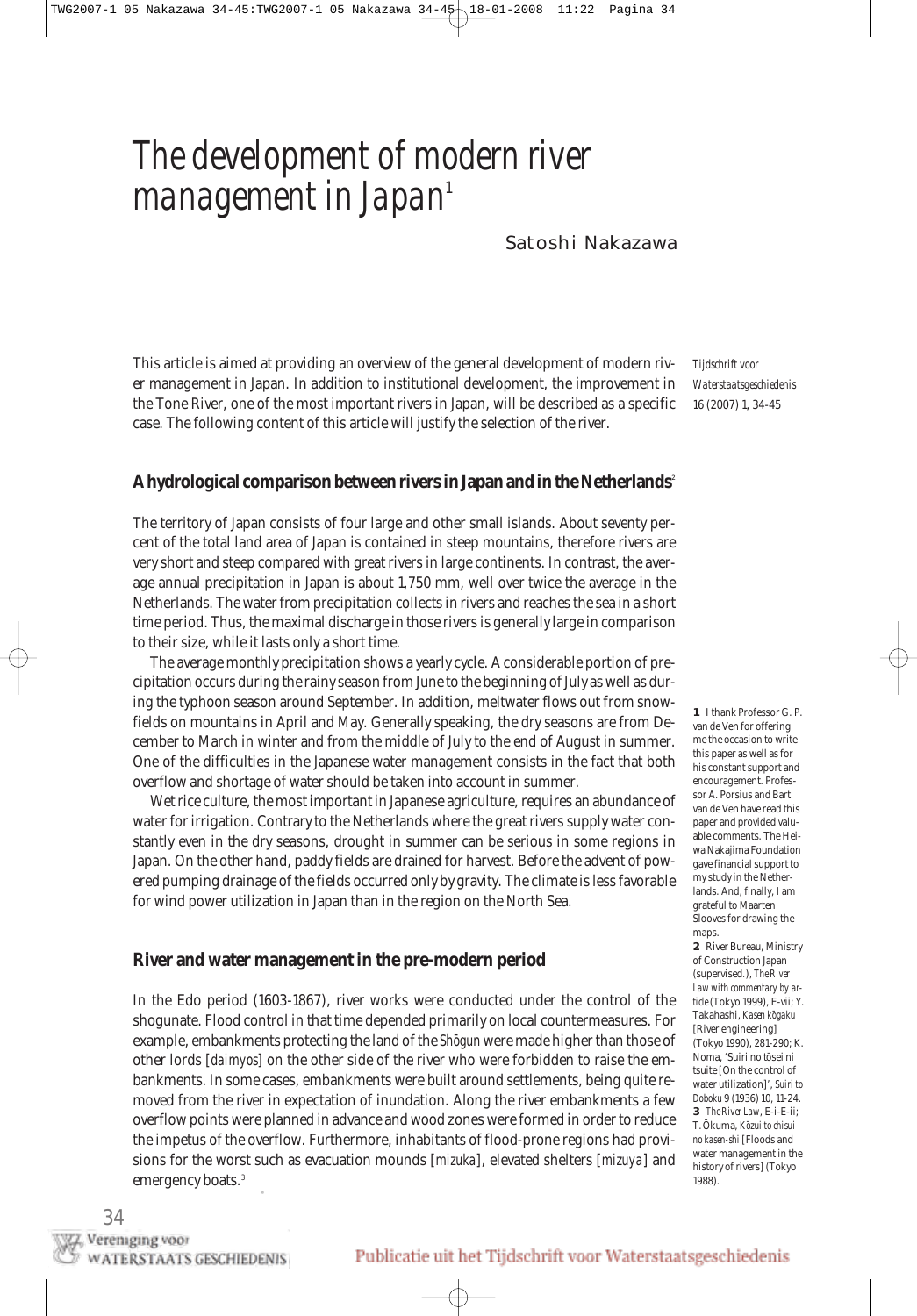#### **The beginning of the modern water management in Japan**<sup>4</sup>

Modern water management in Japan began during the Meiji period (1868-1912) when a number of Dutch civil engineers were invited to this country. In 1872 the chief engineer, Cornelis van Doorn, placed the first water gauges in Japan at *Sakai-machi* by the Tone River and *Kema* by the Yodo River. The visiting engineers made plans for the improvement of rivers and harbours throughout Japan.

Activities of the Dutch engineers are often characterized as river improvement with a view to navigability [*teisui kōji*].<sup>5</sup> At the beginning of the modern period, the Japanese government made an enthusiastic effort to increase production and to foster industries under the slogan 'a rich nation, strong soldiers'. During that period, inland navigation was of the greatest importance as a means of transportation. Therefore the central government actively took the initiative to improve rivers for navigation, while flood protection was deemed to be a task of local governments.<sup>6</sup>

This situation gradually changed after the advent of the railways. After the first rail line between Tokyo and Yokohama was laid, a network of railways quickly formed. The government constantly and strongly supported this enterprise. By the end of the Meiji period, the total length of the railway system reached approximately 11,000 kilometers. However, railway expansion undermined the position of inland river navigation which was dependent on the weather and the condition of low water. The center of gravity in transportation shifted from inland navigation to travel by rail.

Contrarily, demand for flood protection developed against the background of the progress of reclamation of marshy areas. In addition, in the early and middle Meiji period, floods frequented many parts of Japan. When the Imperial Diet was inaugurated in 1890, a large number of requests for flood protection were submitted.

In 1896, the River Law, the fundamental law concerning the public works for river improvement, was finally enacted. The law required local governments to assume the primary responsibility for river works and maintenance as before, but it also stipulated that the national government should undertake a river improvement project in cases in which the project had interprefectural effects or if the difficulty or the cost exceeded the capacity of the local government concerned. The result was that the central government launched actively into works for flood protection. Directly after the enactment of the River Law, flood protection works for three of the principal rivers in Japan began under the direct control of the Ministry of Interior.

Furthermore, fourteen years later, following a nationwide flood in 1910, the Emergency Flood Control Committeewas formed by an Imperial order. The committee framed a First-phase Flood Control Plan and recommended increasing the number ofrivers to be improved through national projects to sixty-five.

#### **The Tone River in the pre-modern era**<sup>7</sup>

The Tone River, or *Bandō Tarō*, is one of the greatest rivers in Japan, running through the Kanto plain (Fig. 1). The plain, where Tokyo is located, is the largest in Japan. The total surface area of the Kanto plain is  $32,000$  km<sup>2</sup>, only slightly smaller than the total surface area of the Netherlands (36,000 km<sup>2</sup>) (Fig. 1).

Presently, the mainstream of the Tone River flows from the mountainous inland to the far north of Tokyo into the Pacific Ocean at Chōshi, Chiba. The river basin amounts to 16,000 km<sup>2</sup>, the largest in Japan. However, it was not so from the outset. Historical documents indicate that, prior to the modern era, the main river flowed into the Tokyo Bay (Fig. 2).

Since Tokugawa Ieyasu moved in 1590 to Edo (presently Tokyo) and there later in 1603 established his shogunate, the Tone River underwent various artificial modifications. Fi-

**4** *The River Law*; L.A. van Gasteren et al. (eds.), *In een Japanse stroomversnelling. Berichten van Nederlandse watermannen - rijswerkers, ingenieurs, werkbazen -1872- 1903* (Amsterdam/Zutphen 2000); T.O¯ kuma, *Tonegawa Chisui no Hensen to Suigai* [Changes and Damages in the History of the Water Management of the Tone River] (Tokyo 1981); Okuma, *K¯ozui to chisui no kasenshi*.

**5** Customarily in Japan, water management [*chisui*] is divided into two parts, water management in a narrow sense, i.e. that for flood protection, and water utilization [*risui*]. The latter comprises works for irrigation, drinking-water supply, inland navigation etc. In particular, works intended for improvement of inland navigation are called 'low-water works [teisui kōji]'. Conversely, works for flood protection are called 'high-water works [kōsui kōji]'.

**6** It was not explicitly determined, but a widely accepted custom at that time. Cf. Tonegawa Hyakunenshi Henshū Iinkai [the editorial committee for the centenary history of the Tone River], *Tone-gawa Hyakunen-shi* [the centenary history of the Tone River] (Tokyo 1987), 524, note 1.

**7** O¯ kuma, *Tonegawa Chisui no Hensen to Suigai*,1-106; ibid., *K¯ozui to chisui no kasen-shi*,106-120; H. Koide, *Nihon no Kasen Kenkyu* [Studies on the rivers in Japan] (Tokyo 1972), 8-93.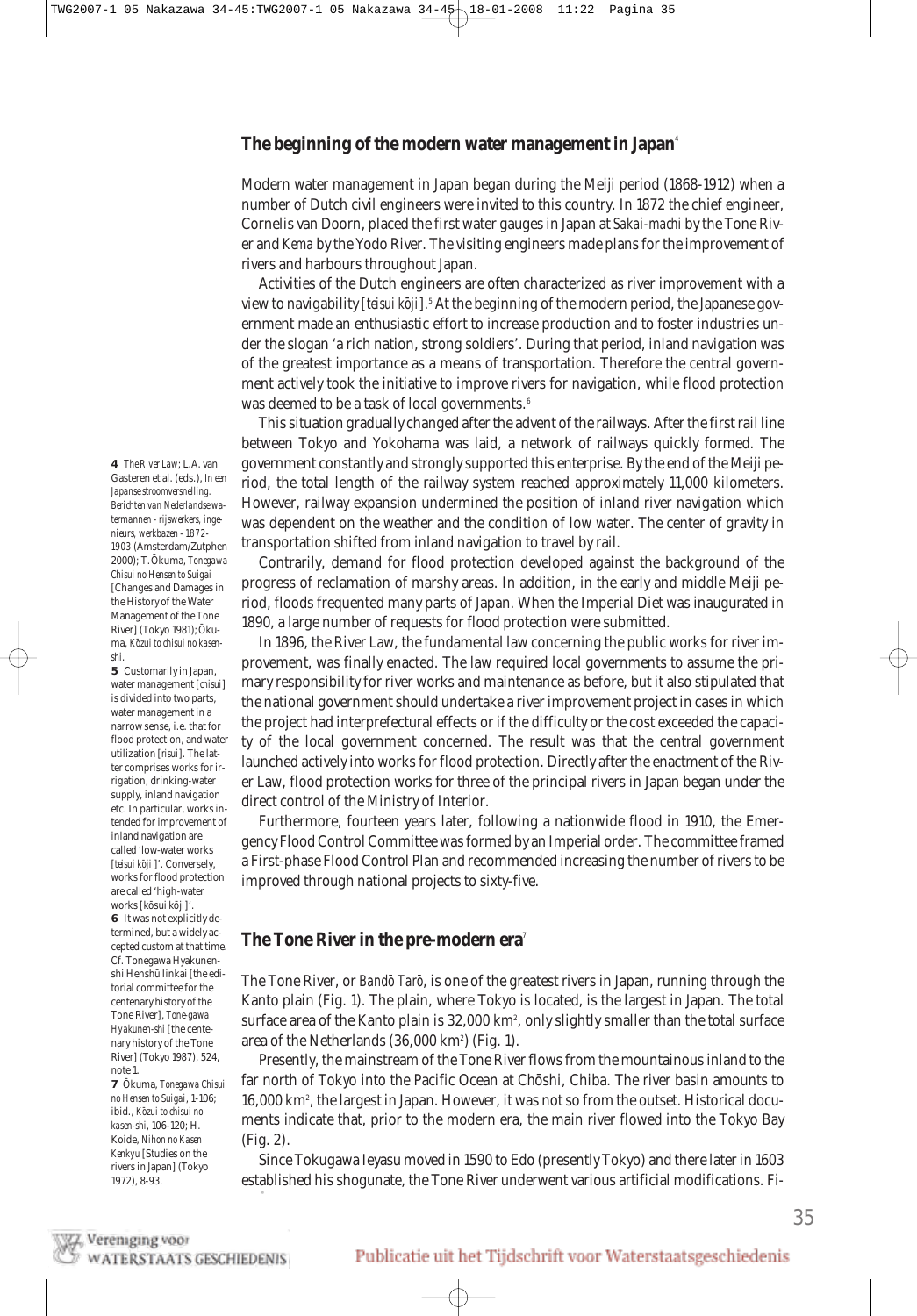

nally, by cutting a new channel, it was connected to another river called Hitachi River that originally belonged to a different basin. Although the precise purpose of this great earthwork is not yet known with certainty, it is very likely that promotion of inland navigation was initially aimed at improving the transportation of commodities from the hinterland to Edo. For Edo, then no more than an underdeveloped fishing port, it was *sine qua non* to grow into an important economic center comparable to older cities in western Japan such as Kyoto and Osaka.<sup>8</sup>

Thus, a system of waterways came into existence that connected the northeast area of Japan to the Kanto region. A navigation route from the basin of the Kitakami River to the basin of the Tone River via Chōshi was established. The route was connected to Edo via the Edo River, a large branch of the Tone Riverthat splits off about forty kilometers to the north of Edo and flows into the Tokyo Bay to the east of the city. The Tone River served as the trunk of that network throughout the Edo period (1603-1867).

The principle of water management in the Tone River at that time was established by the Ina family who served the Tokugawa shogunate. In order to mitigate flooding they

**8** In the traditional historiography of the Tone River, it has been supposed that the purpose of this shift, the so-called *Tonegawa Tosen* [the displacement of the Tone River to the East], was to protect Edo against the floodwater. H. Koide (1972) was the first who cast doubt on this supposition. T. Okuma argues that possibly the initial purpose was the improvement of the inland navigation. Ōkuma, Tonegawa *Chisui no Hensen to Suigai*, 38-50.

36 Vereniging voor **WATERSTAATS GESCHIEDENIS**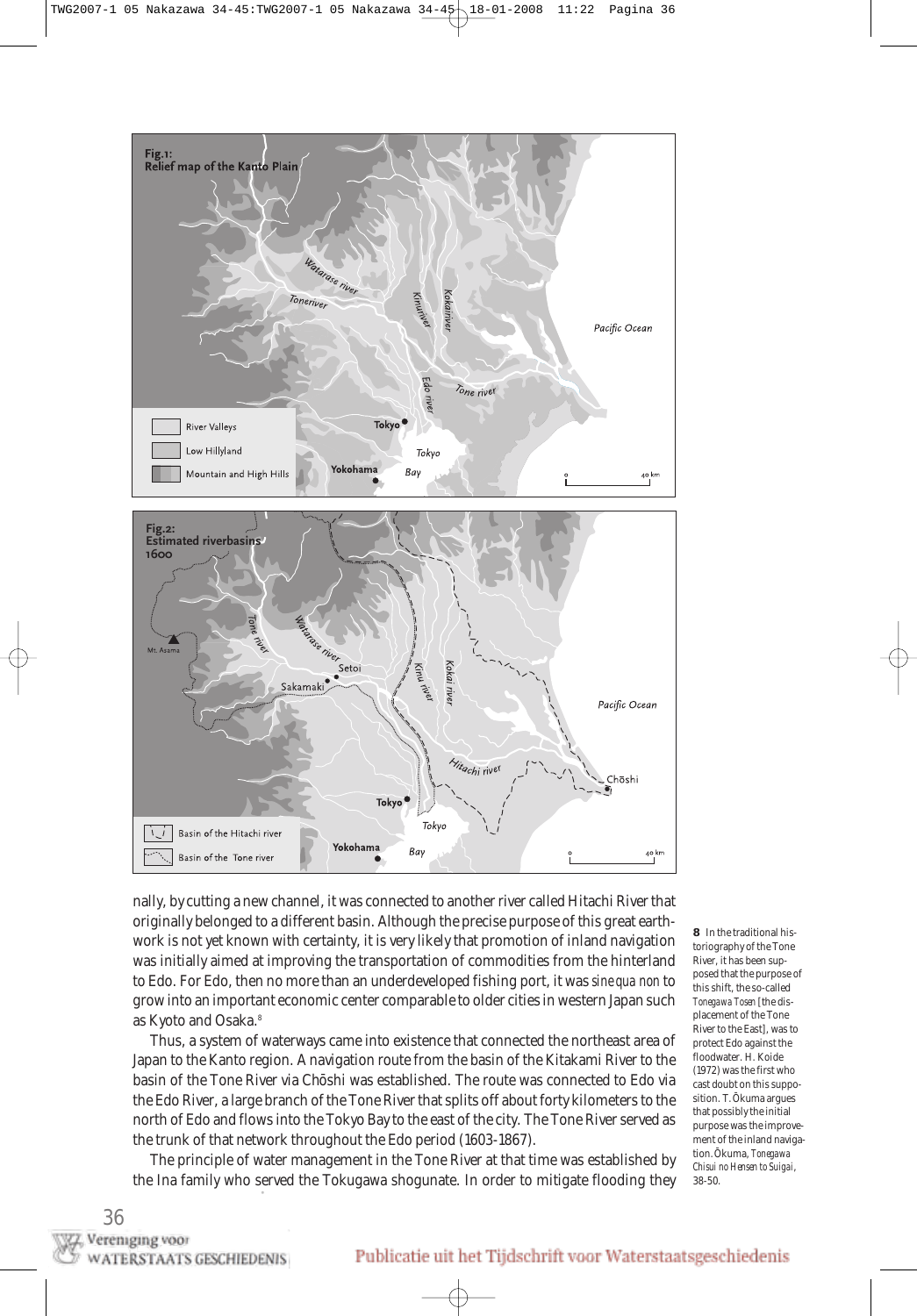

adopted soft measures that tolerated inundations to some extent. For example, they left a bottleneck between *Sakamaki* and *Setoi* in the upper Tone River so that flooding and overflow from the river channel would be hindered there. Thus, the discharge in the middle and lower stream is supposed to have been limited considerably. The *Sakamaki-Setoi* bottleneck can justly be regarded as the pivotal anti-flooding measure of the Inas. This system seems to have functioned reasonably during the early and middle stages of the Edo period.

The situation changed drastically in the end of the eighteenth century. In 1783, Mount Asama erupted and the descent of volcanic ash caused the riverbed to rise along the Tone River. Thereafter, inundations occurred more frequently all over the river region. The system implemented by the Inas was disturbed. At approximately that time, groynes were constructed at the upper mouth of the Edo River. The purpose of this construction was supposedly the protection of Edo against the floodwater of the Tone River. Because of complaints from the inhabitants upstream, a convention was established that the river breadth at that point should be kept at least about 32.7 m. From then on it appeared that more water began to flow into the lower Tone River by flooding and embankments there burst more frequently. Since then, the course of the management of the Tone River kept varying until the end of the Tokugawa shogunate (Fig. 3).

**9** Van Gasteren, *In een Japanse stroomversnelling*, 153;O¯ kuma, *Tonegawa Chisui no Hensen to Suigai*, 109-111; I. Lindo, 'Rindo Nihon chisui no setsu [a report on water management in Japan by Lindo]', in: the Tokyo Branch Office of Bureau of Civil Works, the Ministry of Interior, *Tonegawa kaishu¯ enkaku k¯o* [a historical outline of the improvement of the Tone River] (Tokyo 1928). The original report in Dutch by Lindo was supposedly lost with other documents concerning the improvement of the Tone River in the great earthquake in 1923.

#### **The beginning of the modern era of river improvement in the Tone River**

As mentioned previously, Dutch engineers were engaged with the Tone River since just after their arrival. Following the establishment of the water gauge at *Sakai-machi*, Isaac Lindo, a graduate of the Koninklijke Militaire Academie te Breda, took the level along the Tone River and established the original bench-mark for Japanese topographic maps. On the basis of this survey, he submitted a report in 1873, in which he proposed to return the floodwater of the Tone River to the Tokyo Bay, making the Edo River the mainstream.<sup>9</sup>

However, thirteen years later, when another Dutch engineer, Anthonie Rouwenhorst Mulder, drew up a master plan for the Tone River, the idea to expand the Edo River was relegated to the background. Mulder states three objectives in his plan, namely, improvement of navigability, flood protection and reclamation of marshes. Concerning the first two points, he suggested the regularization of the river breadths. Although he proposed to remove the groynes at the upper mouth of the Edo River, the premise of his plan was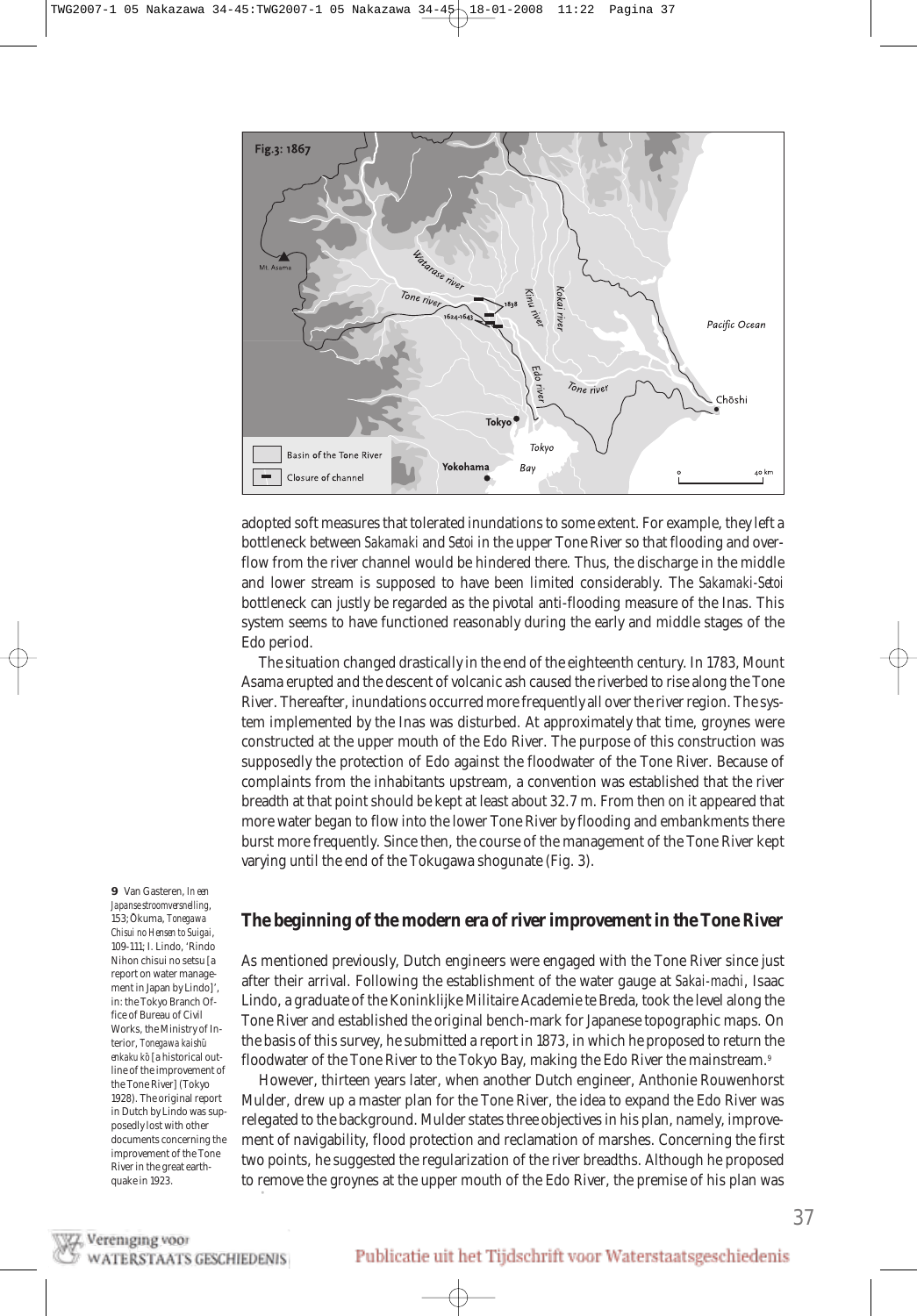that the distribution of floodwater between the Tone River and the Edo River should not be altered. This stipulation was probably consistent with the opinion of the concerned Japanese officials that Mulder would meet. Among other things, it is remarkable that Mulder recommended leaving a number of ponds along the lower Tone River intact as retarding basins. 10

Mulder's plan, although it was a rather rough outline and left much unsubstantiated, presented a scheme to improve the entire Tone River from the upper stream to the estuary. According to this plan, the improvements would be implemented during the period from 1887 to 1905 on a budget of  $44,077,215.657$ .<sup>11</sup> In the work actually executed, it appears that emphasis was placed on maintenance of the minor bed and the navigation channel. 12

In the meantime, contrary to Lindo's former proposal, the groynes at the upper mouth of the Edo River were reinforced and the river breadth at that point was considerably narrowed. While the breadth seems to have been 47 to 55 meter at the end of the Edo period, it was reduced to about 16 meter as a result of a series of constructions during the Meiji period in 1875, 1884, 1885, 1896 and 1898, respectively. Although contemporary sources suggest that this reinforcement was performed by initiatives from the Dutch engineers, it is implausible on grounds of their reports cited above.<sup>13</sup>

In the same period as the improvements according to Mulder's plan proceeded, floods repeatedly struck the area along the Tone River. The dissatisfaction of the inhabitants took the form of fierce criticism against the so-called 'Dutch techniques'. Afterthe enactment of the River Law, improvements according to Mulder's plan were discontinued in 1899 so that a new project, aimed principally at flood protection, was launched in the following year. 14

#### **The First Improvement Work of the Tone River, 1900-1930**

Instead of the plans of Lindo and Mulder, Japanese successors adopted a large-scale dredging and embanking scheme over the entire reach of the Tone River. The Tonegawa Kaishū Kōji [the Improvement Work of the Tone River] began in 1900 (Fig. 4). In that plan, the design-flood discharge was fixed at 3750 m<sup>3</sup>/s in the upper stream. At this designflood discharge, flooding was estimated to occur a few times during every ten years. For the Edo River, a discharge of approximately 970 m<sup>3</sup>/s was assigned and the idea to direct the main floodwater to the Edo River totally disappeared. Conversely, marshes along the lower stream should be separated by sluices from the mainstream in order to prevent backwater.Consequently, allfloodwater shouldnowbe disposedwithinthe river channel. The period of construction was divided into three terms. In the first (1900-1909) and second (1907-1930) terms, primarily improvement of the lower stream was performed. During the third term (1910-1930), construction occurred in the middle and upper streams.<sup>15</sup>

However, on the 8<sup>th</sup> of August 1910, ten years after the work began, the Tone River was struck by a huge, unprecedented flood. The largest discharge in the upper stream was estimated at 7000 m<sup>3</sup>/s, nearly twice the design-flood discharge of the improvements under construction. The plan was revised and the design-flood discharge was increased to 5570 m<sup>3</sup>/s (Fig. 5). The increment was to be coped with as follows. Firstly, because construction for the first term was already completed and that for the second term had already begun, a great deal of the increased discharge would be diverted to the Edo River. The assigned discharge was augmented from 970 to 2230 m<sup>3</sup>/s. Secondly, it was proposed to make the cross-section of the river as large as possible. Alterations during the third term were realized by (1) constructing retarding areas, (2) leaving the old river channel intact as much as possible such that the breadth between old embankments was wider than the standard, and (3) increasing the freeboard of dykes. The completed sections of the first and the second terms were managed only by raising dykes.<sup>16</sup>

Mulder, 'Tonegawa (Tsumanuma yori umi ni itaru) kaishū keikakusho [an improvement plan for the Tone River from Tsumanuma to the sea]', reproduced in: R. Kurihara, 'Tonegawa chisuishi [the history of water management in the Tone River], no.13,14', *Kasen* (June-July 1957), 51-61; 50-57; Ōkuma, Tonegawa *Chisui no Hensen to Suigai*, 114-120. As for an overview of Mulder's activities in Japan, see Van Gasteren, *In een Japanse stroomversnelling*, 290-311. **11** The Japanese government then issued the 1 yen silver coin for payment in international trade. The coin had almost the same weight and the same fineness as the Mexican silver dollar that was frequently used for foreign trade in North and South America and East Asia. The 1-yen silver coin was used for inland trade as well. Although there were also bank notes for yen, it is not until 1885 that they became generally convertible into the silver coins. See Van Gasteren, *In een Japanse stroomversnelling*,170. **12** *Tonegawa kaishu¯ enkaku k¯o* (1928), 32; [S. Kondō?], 'Tonegawa Kōsui Kōji Keikaku Ikensho [advice on the plan for flood protection in the Tone River]', reproduced in: R. Kurihara, 'Tonegawa chisui-shi [the history of water management in the Tone River], no.17, 18', *Kasen* (December 1957-January 1958), 55- 64; 44-56, there December 57; Okuma, Tonegawa *Chisui no Hensen to Suigai*, 117. **13** At that time, pollution

**10** A.Th.L. Rouwenhorst

of the basin of the Watarase River, an upper branch of the Tone River, produced a serious environmental problem. It was caused by toxic drainage from a mine at *Ashio* and absorbed public attention. Okuma suspects that the government was afraid that the polluted river water would enter Tokyo. Ōkuma, Tonegawa *Chisui no Hensen to Suigai*, 123-129; *Tonegawa kaishu¯ enkaku k¯o* (1928), 29. 14 Ōkuma, Tonegawa

38 Z, Vereniging voor **WATERSTAATS GESCHIEDENIS**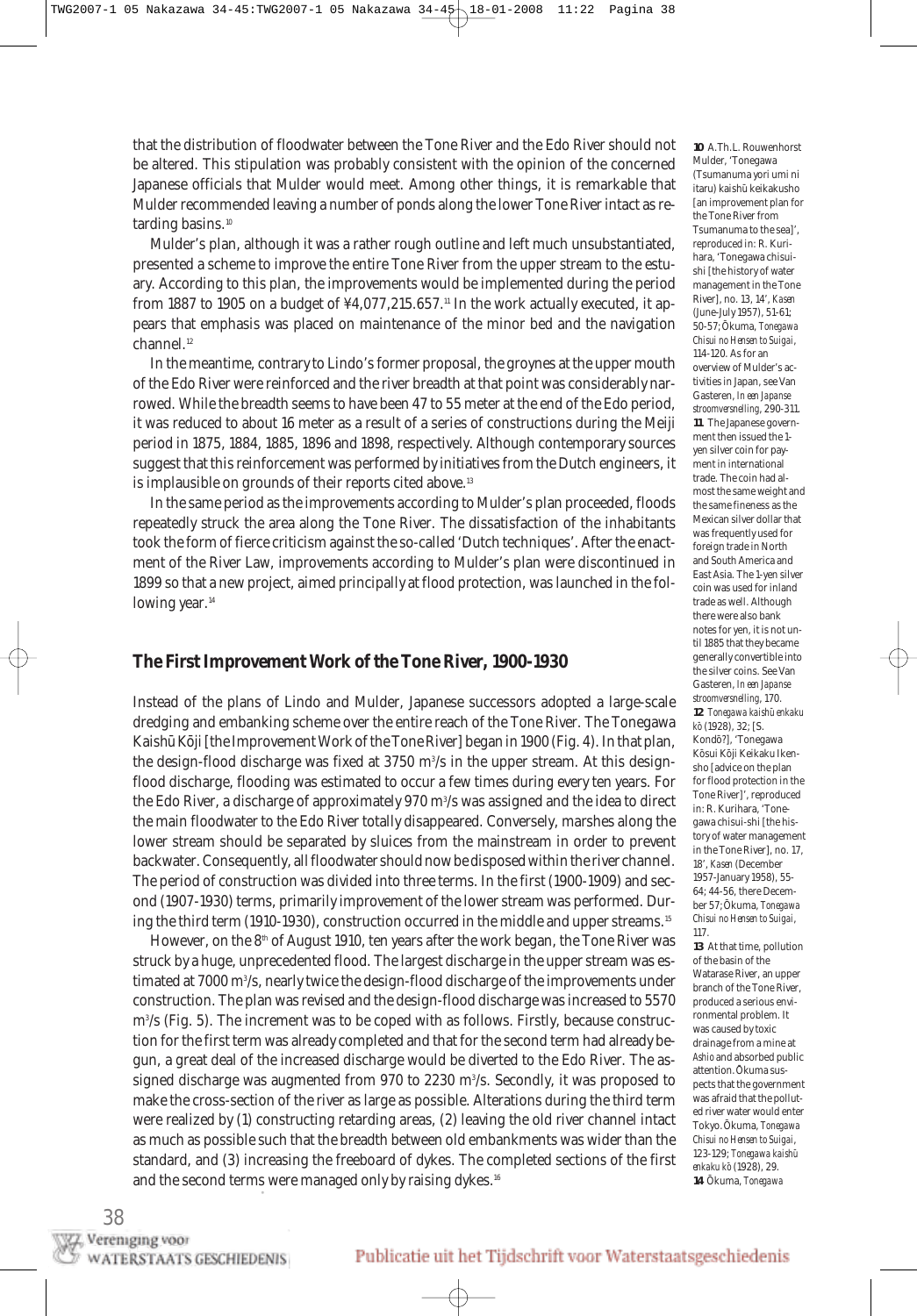

Thus, continuous embankments were built from upstream to downstream along the Tone River. What is remarkable is that the *Sakamaki-Setoi* bottleneck was broadened and its retarding function was lost. Although new retarding areas were provided, their capacity does not appear to have been comparable to the old bottleneck. In addition, while dischargeability in the upper stream was improved, that in the lower stream was not increased in proportion. Although the Edo River should receive the excess according to the plan, actual inflow was considerably limited by structures such as weirs and locks thatreplaced the old groynes. The disproportion between the upper and lower streams appeared not long after the completion of the improvement work.<sup>17</sup>

#### **The Second Plan for the Improvement of the Tone River**

During the period from 1935 to 1941, enormous floods visited the basin of the Tone River that tested the just accomplished improvement works. During the flood on the  $26<sup>th</sup>$  of September 1935, brought by two successive typhoons, the discharge in the upper stream was estimated at more than 10,000 m<sup>3</sup>/s. Although the embankments along the main river escaped bursting, thanks to protecting activities, dykes along one tributary, the Kokai River, were broken in many places due to the backwater. Additionally, the high water level in the main river that lasted for many hours seriously hindered drainage from lakes and marshes along the lower stream and the surrounding areas remained under water for more than a month. Thus, weaknesses in the measures taken against flooding in the lower stream were revealed.<sup>18</sup>

In response to this disaster, the *Tonegawa Chisui Senmon Iinkai* [the Special Committee for Water Management in the Tone River] was organized in order to establish a fundamental plan for flood protection. The main concern of the committee was to implement reinforcing measures in the sections previously improved during the first and the second terms of the former improvement work in which the freeboard of the embankments had not been increased while the retarding capacity had diminished by closing the marshes and lakes. The committee fixed the design-flood discharge at 10,000 m<sup>3</sup>/s and examined six draft plans. Raising dikes generally along the lower stream was considered to be infeasible for reasons including the weakness of the ground, the long duration of the high water level and the difficulty in draining the inner basin. The centerpiece of the plan that the committee finally adopted was the excavation of a floodway that would discharge

*Chisui no Hensen to Suigai*, 129-136.

**15** *Tonegawa kaishu¯ enkaku k¯o* (1928), 35-36; [S. Kondō?], 'Tonegawa Kōsui Kōji Keikaku Ikensho': the Tokyo Branch Office of Bureau of Civil Works, the Ministry of Interior, *Tonegawa kaishu¯ k¯oji gaiy¯o* [synopsis of the improvement works for the Tone River] (Tokyo 1928), 6-7: Okuma, *Tonegawa Chisui no Hensen to Suigai*,137-152. **16** Meanwhile, a large retarding basin was set up at the confluence of the Watarase River to the Tone River in order to prevent the influx of polluted flood discharge from the former to the latter, by compulsory purchase of Yanaka village. At the great cost of the village the basin was going to play a very important role in the management of the Tone River thereafter. M. Tominaga, 'Sanada sensei to Tonegawa kaishū kōji [Dr. Sanada and the improvement works for the Tone River]', *Kasen* (June 1960), 29-38;O¯ kuma, *Tonegawa Chisui no Hensen to Suigai*, 152-158. **17** O¯ kuma, *Tonegawa Chisui*

*no Hensen to Suigai*,158-173. 18 Ōkuma, *Kōzui* to chisui *no kasen-shi*,168-170.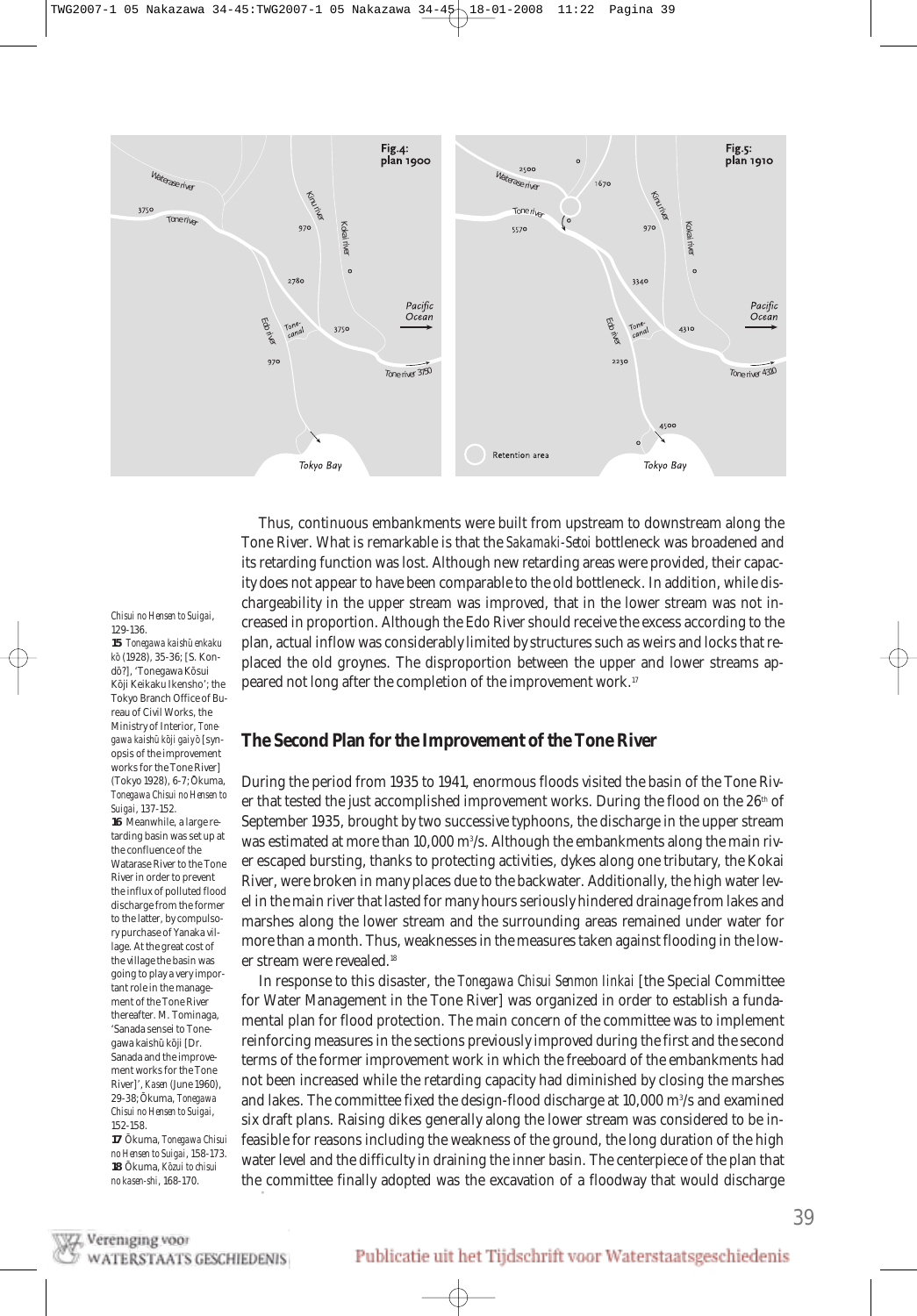

2,500 m<sup>3</sup>/s from *Fusa* on the Tone River directly into the Tokyo Bay. Expansion of the Edo River was discarded on grounds of its relatively high estimated costs. The opportunity to restore the Tone River to its original watercourse was missed again.<sup>19</sup>

Just after the committee proposed the abovementioned plan, however, there was another move brought about from a different direction; it was a plan to utilize the Watarase retarding basin as a reservoir for the water supply in Tokyo. In this case, it would not be far from using that reservoir for flood retention. The retarding basin was projected to be capable of regulating 1,000 m<sup>3</sup>/s of the maximal discharge of the Tone River with the addition of some adequate facilities. Furthermore, if the overall discharge in the Edo River and the lower Tone River could be increased slightly, the discharge in the planned floodway would reduce to 1,000 m<sup>3</sup>/s. That discharge was considered to be small enough to be coped with by alternative measures. Thus, there emerged a plan to construct a flood control dam at *Ikari*, upstream of the Kinu River, instead of the floodway. Considering that the costs for the floodway had been underestimated, the plan for the dam was likely to be more economical. Yet, for various reasons, a decision was not reached. Not until two typhoons played havoc in 1938 was a definitive plan determined. The plan, the *Tonegawa Zoho Keikaku* [the Supplementary Plan for the Tone River], arranged to be executed since 1939, subsequently underwent minor modifications as a result of another typhoon in 1941. 20

According to this plan, the design-flood discharge of 10,000 m<sup>3</sup>/s should be reduced by 500 m3 /s due to the Watarase reservoir (Fig. 6). The Edo River should assimilate 3,000 m3 /s. The Tone Canal, constructed in 1890 as a shortcut of the navigation route according to the design by Mulder, was to be adapted for use as a diversion channel in order to direct 500 m<sup>3</sup>/s to the lower Edo River. The effective discharge from the Kinu River was to be maintained at 1,480 m<sup>3</sup>/s by two dams at *Ikari* and *Kawamata*. Two reservoirs near the mouth of the Kinu River should retain a total of 850 m<sup>3</sup>/s. The mouth of the Kokai River should be shifted downstream and its discharge was not to affect that in the main stream of the Tone River. As for the core of the entire plan, the discharge flowing through the Tonegawa Floodway was determined to be 2,300 m<sup>3</sup>/s.<sup>21</sup>

The *Tonegawa Zoho Keikaku* marked a new epoch in the history of the improvement of the Tone River. While the preceding plan was intended only for flooding that occurred several times per decade, the *Tonegawa Zoho Keikaku* established a thorough and integrated plan for flood protection in the entire Tone River for the first time, raising the designflood discharge to 10,000 m<sup>3</sup>/s. The plan promised a real beginning of flood protection in

19 Okuma, Tonegawa *Chisui no Hensen to Suigai*, 206-223. Later it was evident that the initial estimation for the floodway had been too low. It was corrected from ¥39.1 million in 1938 to ¥133.3 million in 1943. Okuma suggests the possibility that the expansion of the Edo River might be less expensive, even if inflation at that time was taken into account.

20 Okuma, *Tonegawa Chisui no Hensen to Suigai*, 223-225. In fact, the *Ikari* dam had already been planned around 1923 as a part of the improvement work for the Kinu River and came into effect in 1926. However, it was stopped in 1933 because of a couple of faults found in the dam site, together with a limited budget. See M. Tominaga 'Ikari entei fukkatsu ni tsuite [On the revival of the *Ikari* dam]', *Kasen* (January 1957), 2-  $23$ 

**21** M. Tominaga, 'Tonegawa ni okeru juyō kadai [The important tasks in the Tone River]', *Kasen*, April, June, July 1966:15- 26, 30-39, 31-44; Ōkuma, *K¯ozui to chisui no kasen-shi*, 168-173.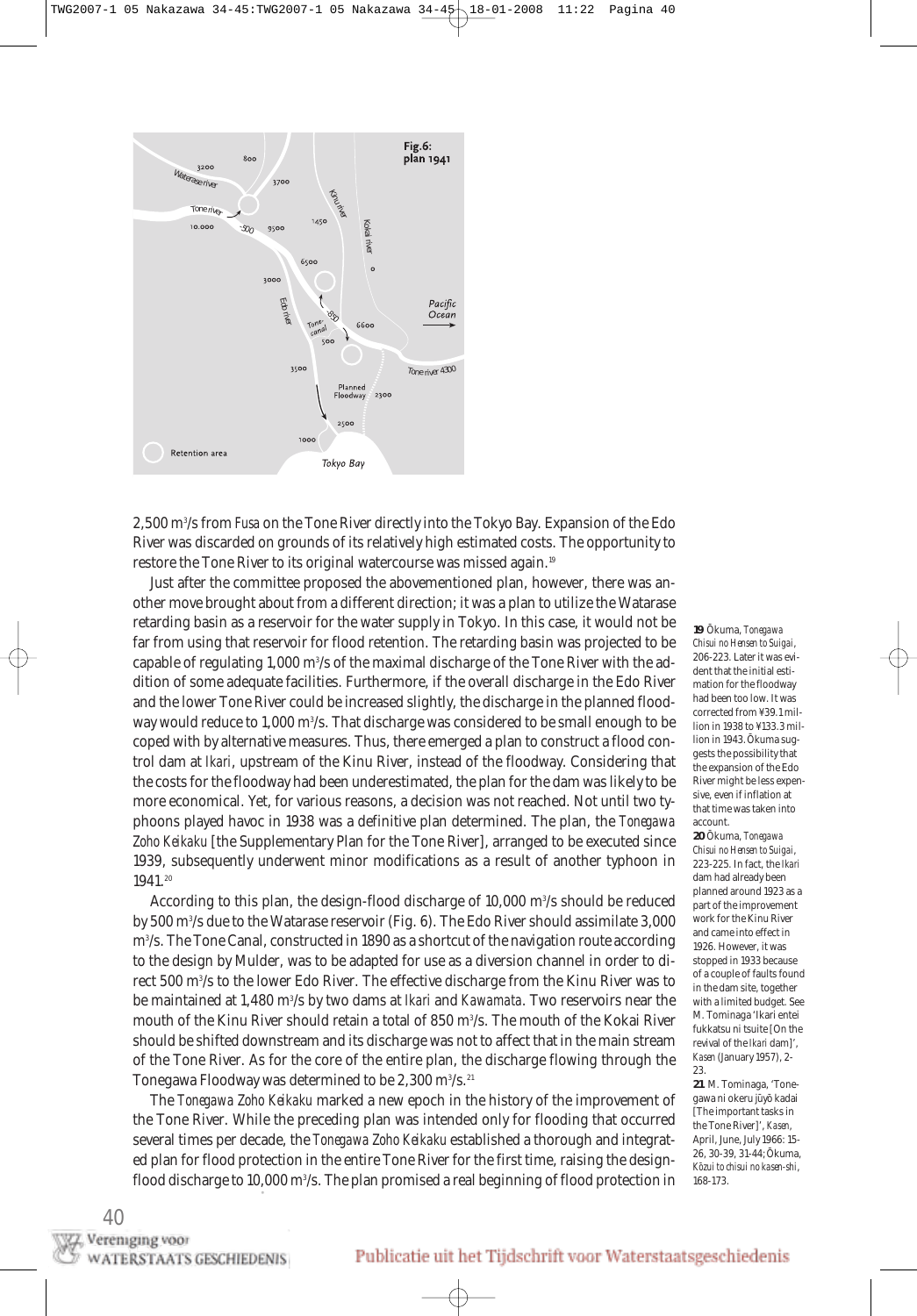the Tone River comparable to those in other major Japanese rivers. However, this plan was never accomplished primarily due to the outbreak of World War II.<sup>22</sup>

#### **The Introduction of the Concept of** *Kasui Tosei* **[River Water Control]**

In the meantime, the emphasis in water management works shifted slightly. After inland navigation diminished, the most important user of river water was the agricultural sector. By the end of the Edo period, the minimal discharge during the dry seasons had nearly been exhausted in most of the rivers in Japan for use in irrigation canals. Customary water rights were acknowledged.<sup>23</sup>

However, as the industrialization of Japan increased, demands for power generation or industrial use increased. Additionally, growing megalopolises, especially Tokyo, were about to drink up their own reservoirs. This tendency was enhanced during World War I when Japan evolved into a modern industrial nation, taking advantage of the vacuum that occurred in the supply for markets in East Asia because of the war. Subsequently, conflicts occurred among the various users of water.<sup>24</sup>

Thus, the idea of *Kasui Tosei* was born. Primarily, administrators and engineers of the Ministry of Interior were advocates for the idea. They introduced the concept of flood control by storing floodwater in dammed reservoirs and attempted to reconcile flood protection with other interests. The construction of multipurpose dams would serve them best. They were deeply influenced by similar projects in Europe and in the United States. Among others, activities of the Tennessee Valley Authority (TVA) made a great impression on the protagonists of River Water Control. Simultaneously, in order to adapt other projects to the Japanese situation, theories of earthquake-resistant design were also developed. 25

In 1938, the cabinet finally established the *Kasui Tosei Iinkai* [the Committee for the Control of River Water]. Under the lead of the Ministry of Interior, projects for that purpose were planned for seventeen large rivers, although most of them were not accomplished under the unfavorable circumstances during World War II.<sup>26</sup>

# **The Appearance of Large-scale Multipurpose Dams** 27

The construction of large-scale dams was realized after the defeat of Japanese militarism. After the war, the General Headquarters of the U.S. Occupation Forces (GHQ) supervised all affairs concerning the economy, the society and the politics in Japan. Within the GHQ existed a Natural Resources Section of which the technical adviser was Professor Edward A. Ackerman of Chicago University. Subsequently to the termination of the war, Ackerman remained in Japan for more than one year and studied naturalresources in Japan and their uses. Finally, he made a comprehensive report concerning the resources in Japan. He also suggested that without colonies Japanese industry would recover to its status before the war only if its own natural resources were used efficiently. Emphasis was placed on the development of water resources.

Under the auspices of the GHQ, the *Keizai Antei Honbu* [the Economic Stabilization Board, *Anpon*] was established in 1946. After disorganization of the Ministry of Interior, the *Anpon* assumed the task of administering national development plans. The *Shigen Iinkai* [the Resources Board] was attached to the *Anpon*. That board was modeled after the National Resources Planning Board of the U.S. government that was established by President Franklin Roosevelt in order to promote New Deal policies. In 1950, the Comprehensive National Land Development Law was enacted in which comprehensive development of rivers played a central role.

From the latter half of the 1950s to the 1960s, a large number of multipurpose dams

**22** O¯ kuma, *Tonegawa Chisui no Hensen to Suigai*, 246- 250. **23** O¯ kuma, *K¯ozui to chisui*

*no kasen-shi*,183. **24** *The River Law*, E-iii; I. Yamauchi (ed.), Kasen sogo  $k$ *aihatsu to suiri gyōsei* [the comprehensive development of rivers and administration of water] (Tokyo 1962),11-13. **25** I. Yamauchi, *Kasen so¯go*  $k$ *aihatsu to suiri gyösei*, 18-24; N. Mononobe, 'Chosuiyō jūryoku entei no tokusei narabini sono göriteki sekkei höhö [Properties of the gravity dam for water reservation and the method for its rational design]', *Dobokugakkai-shi* [Journal of the Society of Civil Engineers] 11(1925), 995-1157; *ibid*. 'Chosui ni yoru chisui oyobi risui ni tsuite [On the water management and water utilization by means of water reservation]', *Suiri to Doboku* 1(1928)1, 55-60. 26 I. Yamauchi, Kasen sogo *kaihatsu to suiri gyo¯sei*, 24- 51; S. Matsuura, 'River Controle Projects before the World War II and the Social Background', *Nihon dobokushi kenkyu¯ happyo¯kai ronbunshu¯* [Papers of the Research Meeting on the Civil Engineering History in Japan] 5 (1985), 187-195. **27** I. Yamauchi, *Kasen so¯go*  $k$ *aihatsu to suiri gyōsei*; Y. Kawakami, 'A Historical Study on the Transition of the National Planning Policy before the Comprehensive National Land Development Act', *Dobokushi kenkyu¯ [Historical studies in civil engineering]*15 (1995), 61-70; Y. Takahashi *Gendai Nihon doboku-shi* (1990), 149-155.

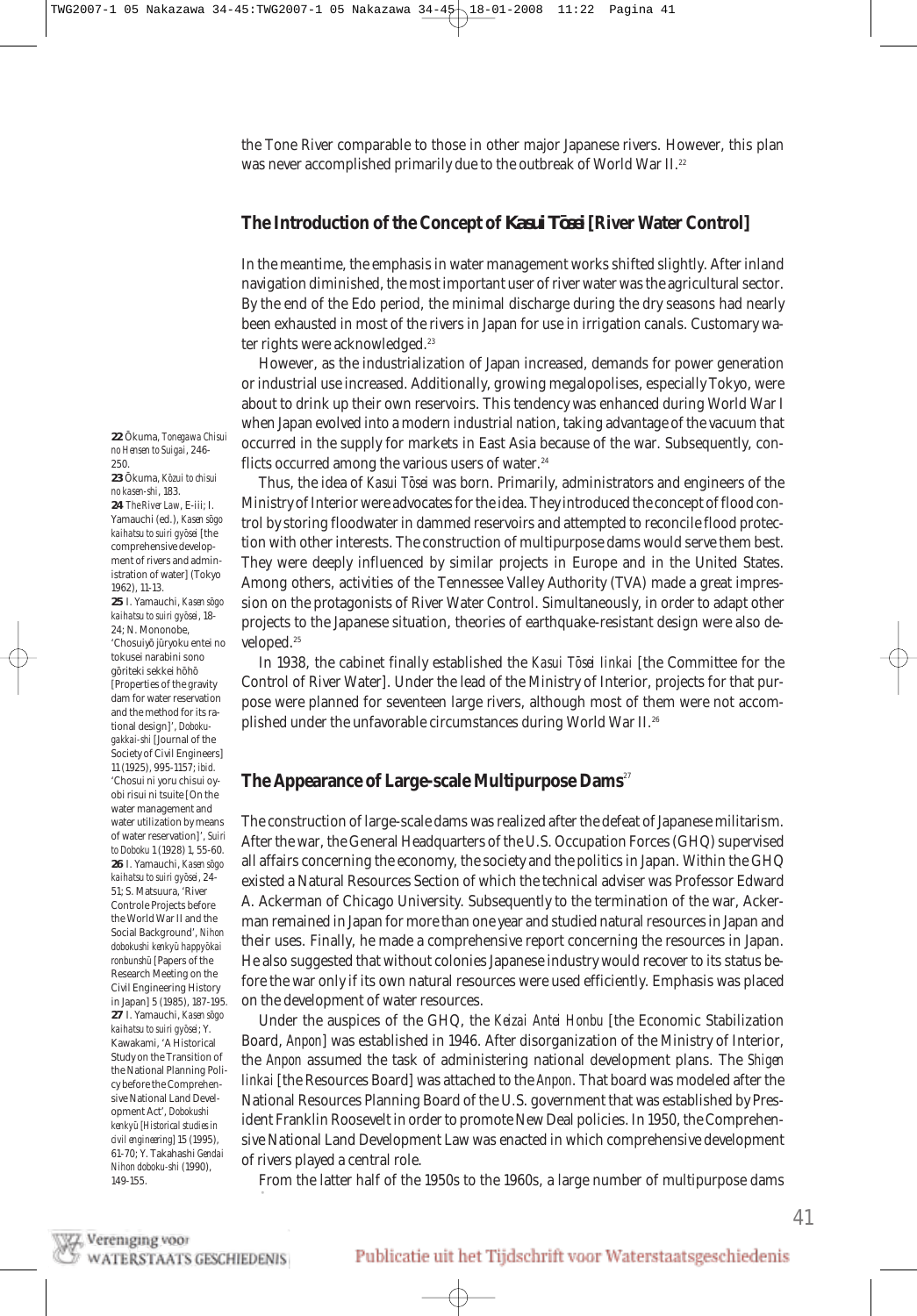

were constructed in the upper streams of the important rivers in Japan. Fifty-eight largescale dams, higher than 30 meter, were constructed in 1946-1955, 174 in 1956-1965 and 199 in 1966-1975. The emphasis of the development was initially placed on electric power, then shifted to water resources. In order to meet new demands for river management, the River Law was totally revised in 1964 forthe first time since its enactment in 1896. The appearance of large-scale multipurpose dams is characteristic of river water management in Japan in the latter half of the twentieth century.

## **The Third Plan for the improvement of the Tone River using multipurpose** dams<sup>28</sup>

Meanwhile, in 1947, two years after the defeat of Japan in World War II, a gigantic typhoon named *Kathleen* struck Japan and an unprecedented flood struck the Tone River once again. The maximal discharge in the upper river was estimated at 17,000 m<sup>3</sup>/s. This cipher is astonishing, considering that the design discharge of the Rhine, which has a drainage basin more than ten times as large as that of the Tone River, is determined to be 15,000 m3 /s at Lobith. At that time, dykes burst near Kurihashi and the floodwater flowed through the eastern section of Saitama prefecture to inundate two wards of the Tokyo Metropolitan Government (Fig. 7). Because of this inundation, 7.5 percent of the population of Tokyo, i.e. about 380,000 inhabitants, suffered damage.

Thus, the *Tonegawa Kaitei Kaishu¯ Keikaku* [the Revised Plan for the Improvement of the Tone River] was designed (Fig. 8). A number of multipurpose dams were projected to play an important role. The basic flood discharge was determined on the basis of the estimated discharge of 17,000 m<sup>3</sup>/s, of which 3,000 m<sup>3</sup>/s should be stored by dams in the upper tributaries. Of this plan, construction of multipurpose dams proceeded steadily, whereas the construction of the Tonegawa Floodway failed to materialize.

The plan was revised again in 1980 in response to the estimated increase in the maximal flood discharge (Fig. 9). In that plan, the design-flood discharge was augmented to 22,000 m<sup>3</sup>/s. In order to meet the increased discharge, the assignment of flow to the Edo River was augmented by 1,000  $m^3/s$  and the capacity of the upper dams was to be increased to 6,000 m3 /s. However, specific sites for new dams were not established. Additionally, no indication exists that construction of the Tonegawa Floodway is about to begin whereas the planned site has now grown into a densely built-up zone.<sup>29</sup>

28 Ōkuma, Tonegawa *Chisui no Hensen to Suigai*, 251-308; G.P. van de Ven (ed.), *Man-made lowlands. History of water management and land reclamation in the Netherlands* (Utrecht 2004), 292-293. **29** O¯ kuma, *K¯ozui to chisui no kasen-shi*,175-180.

42 Vereniging voor ATERSTAATS GESCHIEDENIS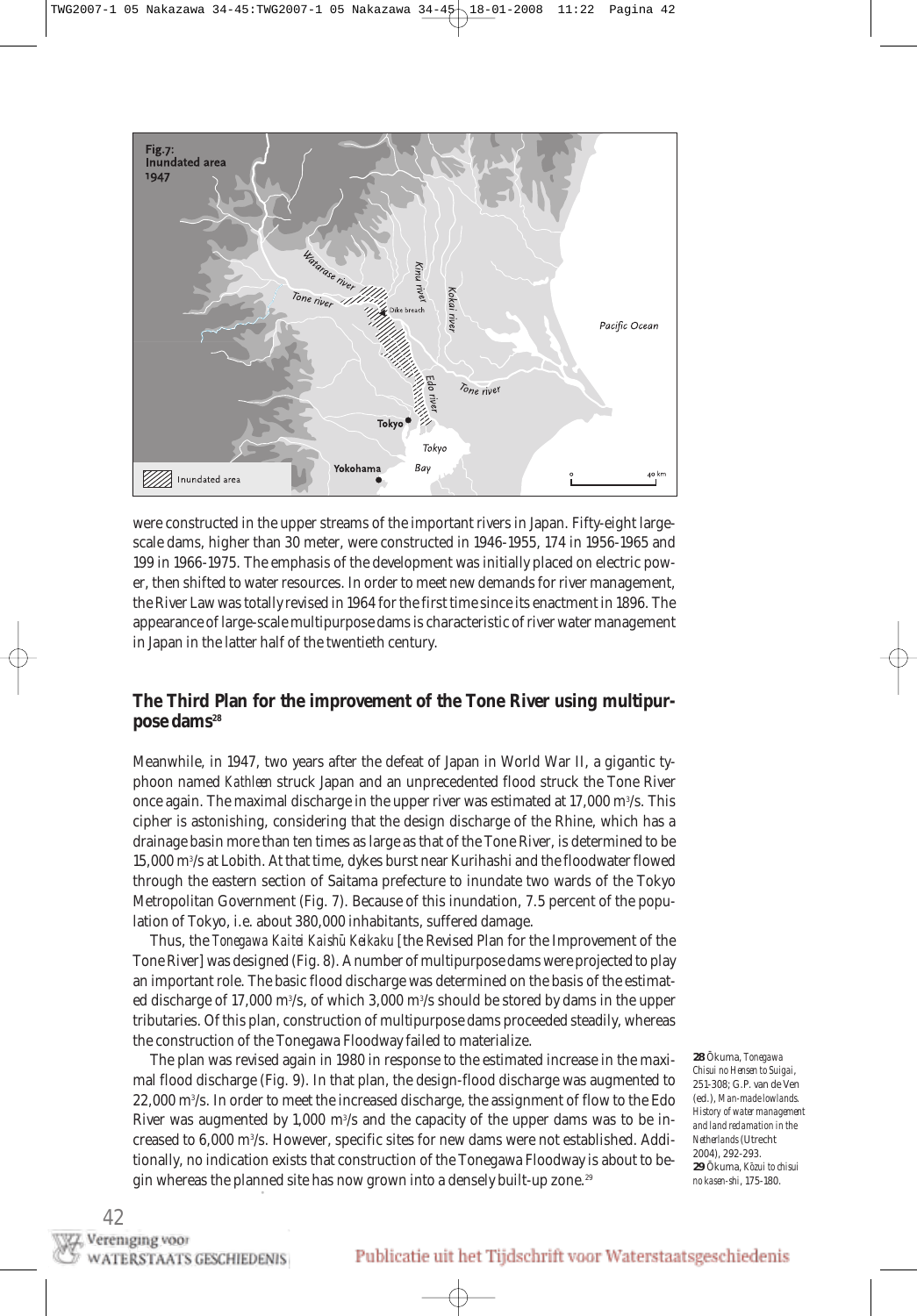

#### **Reaction against Channel-centered Water Management and Reflection on the River Environment 30**

While the construction of multipurpose dams was steadily ongoing, a number of problems emerged that were rooted in the conventional methods of modern river improvements used since the Meiji period. Although the multipurpose dam was introduced as a new element, the principle of river improvement remained to discharge all floodwater into the river channel by regularizing the river breadth and raising embankments. The premise was that no floodwater should flow out of the channel while virtually no measures were considered against extreme floods larger than the design flood.

However, a trend appeared in which peak flooding increased as the improvement of the river channel proceeded. Some experts considered this phenomenon to be a consequence of the improved dischargeability of the channel and the reduced inundation. Increased peak flooding presented a potentially fatal dilemma to modern river improvement. If current principleswere maintained, the projects forraising dykes and expanding the channel would be endless. Concomitantly, rapid urbanization altered the form and distribution of land utilization in the river basin, which resulted in changes in flood runoff patterns that instigated new types of inundation in urban areas. In the 1970s, embankments successively burst along important rivers, such as the Tama River (1974), the Ishikari River (1975) and the Nagara River (1976). The number of cases increased in which flood victims accused the river administrator.

Under these circumstances, the Minister of Construction consulted the River Council in 1976 after the burst in the Nagara River, caused by a disastrous typhoon, No. 17. The following year, the Council submitted an *Interim Report on Policies for Comprehensive Flood Control Measures*. In this report, they proposed measures such as restraints on flood and sediment discharge in the river as well as maintenance of the retention and detention functions of river basins in addition to conventional improvement works on the river channel. This report is considered to have marked a turning point from flood control centered on the improvement of the river channel to water management in the entire river basin.

In addition, measures against extreme floods that exceed the design flood level were also introduced, on the basis of the River Council's 1987 report titled *Recommendations on Policies for Protection from Extreme Floods*, in order to protect urban areas in which property and important business functions are concentrated. One example of the new measures is

**30** Y. Takahashi, *Kokudo no henbo¯ to suigai* [Changes in the Japanese landscape and flood damages] (Tokyo 1971); ibid. *Toshi to mizu* [City and water] (Tokyo 1988); Okuma, *K¯ozui to chisui no kasen-shi*, 232-256; H. Matsuzaki and N. Tamai, 'A Study on Historical transition of the River Environment Administration and Proposal to Nature-Oriented River Works', *Dobokushi kenkyu¯* [Historical studies in civil engineering]17 (1997), 543-550; *the River Law*, E-vvi; N. Sato, 'Revision of River Law and the Future River Administration', *Doboku-gakkai-shi* [Journal of the Society of Civil Engineers] 82 November

(1997), 38-40.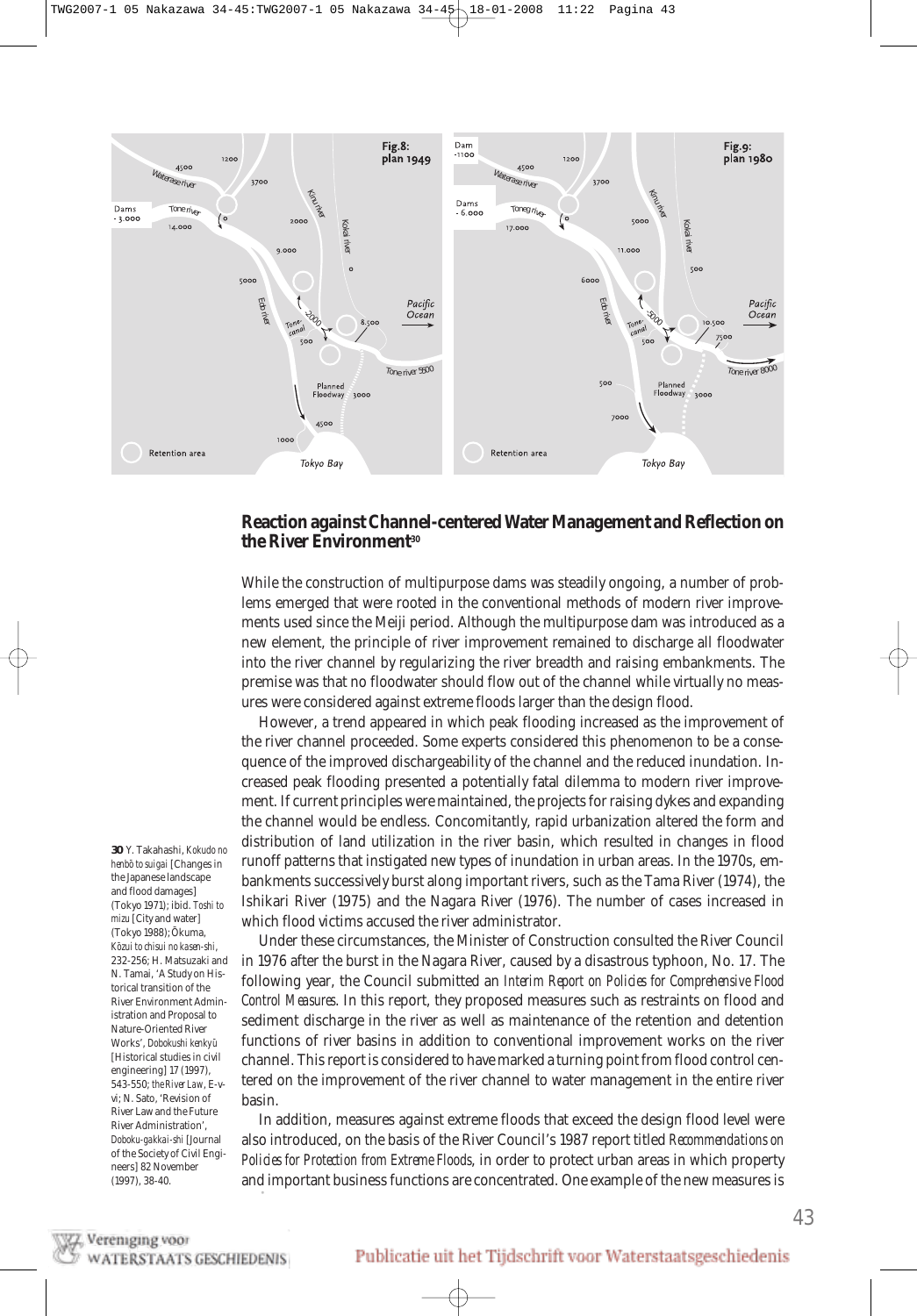the so-called 'high-standard levees'. These are embankments that have an enormously wide levee crown. In so doing, they reinforce the resistance against overflow, while areas created on the crown can be used as sites for various urban facilities.

Meanwhile, various river-related problems, such as water pollution, raised consciousness of the river environment. In 1980, the Kasen kankyo kanri kihon keikaku [the basic plan for river environment administration] was established, followed by the *Kasen kankyō kanri* no arikata ni *tsuite* no *tōshin* [the report on the desirable method of river environment administration] in the next year. On the basis of these reports, administrative plans for the preservation of the river environment were framed and model projects were initiated. In 1990, the Tashizengata kawazukuri *suishin ni tsuite no tsutatsu* [the notification on the promotion of creating close-to-nature rivers] was published.<sup>31</sup>

In 1996, the River Council submitted a report titled 21 *seiki no shakai wo tenboshita kongo no kasenseibi no kihonteki hōkō ni tsuite* [on the basic direction of future river improvement with a view to 21st-century society]. On the basis of this report, the following year the River Law was revised for the second time. The revised River Law embraced the consequences of the developments since 1964.

The major alterations are summarized as follows. Firstly, 'improvement and reservation of the river environment' was added to the goals of the Law. Secondly, the planning scheme for river management was revised and the river management plan was roughly divided into two constituents, the Fundamental River Management Policy and the RiverImprovement Plan. While the formeris an abstract, long-term plan determined from the scientific and technological point of view, the latter is a concrete, short-term plan that reflected opinions of local communities. In addition to opinions of local inhabitants, the input of experts other than river engineers can be sought. Thirdly, in recognition of the traditional technique of forming woods along the embankments in order to prevent bursting due to overflow, the river administrator is entitled to form and maintain 'fluvial wood zones' as river administration facilities. The revised Law can be considered to be a step in the direction of departure from channel-centered river management.

#### **Concluding Remarks**

Since the beginning of the modern period, river management in Japan has been performed under the influence of diverse interests. Sometimes conflicts in river management are described as those between *chisui* versus *risui*, or security versus benefit. However, it seems more suitable to say that security has always existed as the primary goal ofriver management while its phenotypes were under the influence of the then prevailing interests. Thus, continuous embankments were a technological expression in a period when interest in reclamation and wet rice culture prevailed, whereas flood protection using multipurpose dams was a product of the necessity to coordinate a variety of new interests in a modern industrialized society.

Currently, the circumstances of rivers are changing again. Agriculture has declined. Hydroelectric generation has decreased in importance due to the development of alternative energy sources and water consumption in the industry has been economized using newtechniques. The growth of the urban population is reaching a ceiling. Revision of the River Law reflected the new situation.

The ideal adopted in the new River Law has already had certain consequences. There are measures against extreme floods ongoing in relatively small rivers in urban areas such as making smallretentions of parks or constructing underground reservoirs. In addition, so-called 'close-to-nature' river improvement is continuing on several minor rivers.

Nonetheless, profound revision of plans for great rivers has not yet appeared. For example, although difficulties are evident for the construction of dams and the floodway in the plan for the Tone River, no alternative has been adopted yet (Fig. 10).

**31** *Tashizengata kawazukuri* [creating close-to-nature rivers] is a translation of *Naturnaher Wasserbau*.

44 Vereniging voor **WATERSTAATS GESCHIEDENIS**